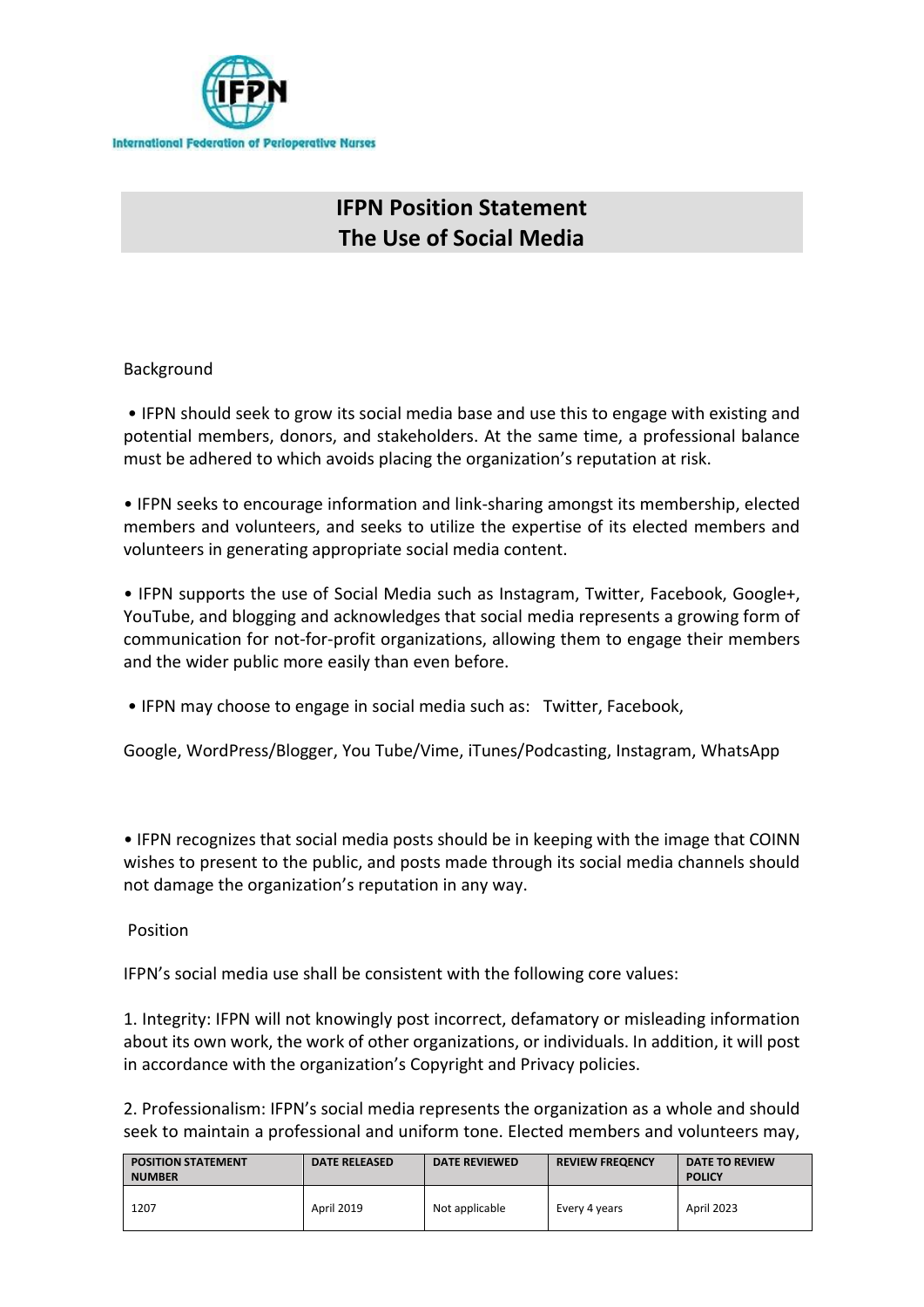

from time to time and as appropriate, post on behalf of IFPN using its online profiles, but the impression should remain one of a singular organization rather than a group of individuals.

3. Information Sharing: IFPN encourages the sharing and reposting of online information that is relevant, appropriate to its aims and of interest to its members.

Recommendations/Key Principles

The following principles apply to professional use of social media on behalf of IFPN as well as personal use of social media when referencing IFPN:

1. Members should be aware of the effect their actions may have on their images, as well as IFPN's image. The information that employees post or publish may be public information for a long time.

2. Members should be aware that IFPN may observe content and information made available by members through social media. Members should use their best judgment in posting material that is neither inappropriate nor harmful to IFPN, its leaders or customers.

3. Although not an exclusive list, some specific examples of prohibited social media conduct include posting commentary, content, or images that are defamatory, pornographic, proprietary, harassing, libellous, or that can create a hostile environment.

4. Members are not to publish, post or release any information that is considered confidential or not public.

5. Social media networks, blogs and other types of online content sometimes generate press and media attention or legal questions. Members should refer these inquiries to the IFPN board.

6. If members find encounter a situation while using social media that threatens to become antagonistic, members should disengage from the dialogue in a polite manner and seek the advice of a board member.

7. Members should get appropriate permission before you refer to or post images of current or former members, vendors or suppliers. Additionally, members should get appropriate permission to use a third party's copyrights, copyrighted material, trademarks, service marks or other intellectual property.

| <b>POSITION STATEMENT</b><br><b>NUMBER</b> | <b>DATE RELEASED</b> | <b>DATE REVIEWED</b> | <b>REVIEW FREQENCY</b> | DATE TO REVIEW<br><b>POLICY</b> |
|--------------------------------------------|----------------------|----------------------|------------------------|---------------------------------|
| 1207                                       | <b>April 2019</b>    | Not applicable       | Every 4 years          | <b>April 2023</b>               |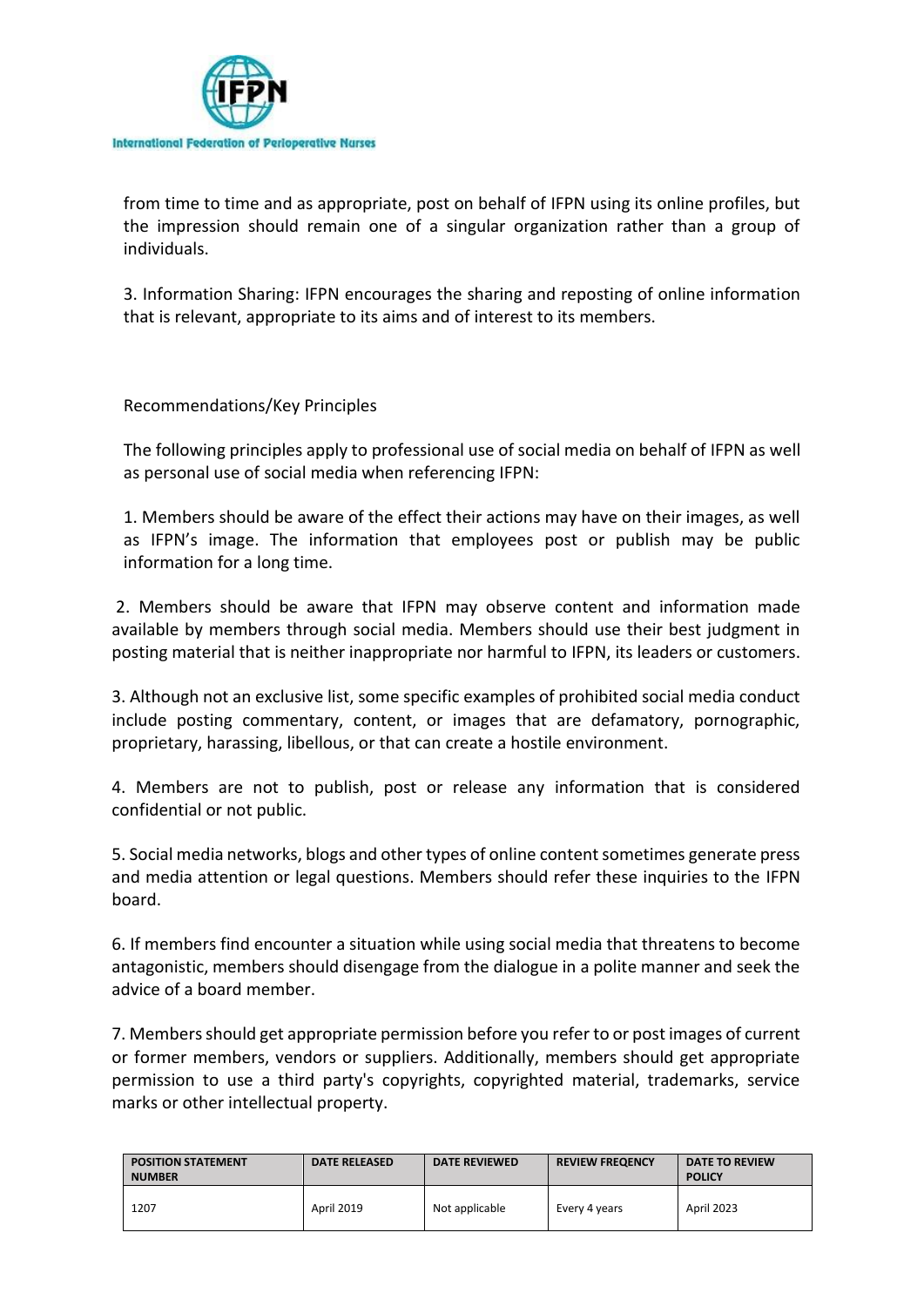

### Procedure

Elected members and volunteers may, from time to time and where appropriate, post on behalf of IFPN using the organization's online social media profiles.

The Secretary or nominated representative has ultimate responsibility for:

1. Ensuring appropriate and timely action is taken to correct or remove inappropriate posts (including defamatory and/or illegal content) and in minimizing the risk of a repeat incident.

2. Ensuring that appropriate and timely action is taken in repairing relations with any persons or organizations offended by an inappropriate post.

3. Moderating and monitoring public response to social media, such as blog comments and Facebook replies, to ensure that trolling and spamming does not occur, to remove offensive or inappropriate replies, or caution offensive posters, and to reply to any further requests for information generated by the post topic.

It is important to maintain the balance between encouraging discussion and information sharing, and maintaining a professional and appropriate online presence.

Social media is often a 24/7 occupation; as such, the Secretary to another appropriate staff member/volunteer as outlined above may delegate responsibilities.

#### Process

Before social media posts are made, volunteers and staff should ask themselves the following questions:

1. Is the information I am posting, or reposting, likely to be of interest to IFPN's members and stakeholders? Is the information in keeping with the interests of the organization and its constituted aims?

2. Could the post be construed as an attack on another individual, organization or project?

3. Would IFPN's donors be happy to read the post?

| <b>POSITION STATEMENT</b><br><b>NUMBER</b> | <b>DATE RELEASED</b> | <b>DATE REVIEWED</b> | <b>REVIEW FREQENCY</b> | <b>DATE TO REVIEW</b><br><b>POLICY</b> |
|--------------------------------------------|----------------------|----------------------|------------------------|----------------------------------------|
| 1207                                       | <b>April 2019</b>    | Not applicable       | Every 4 years          | April 2023                             |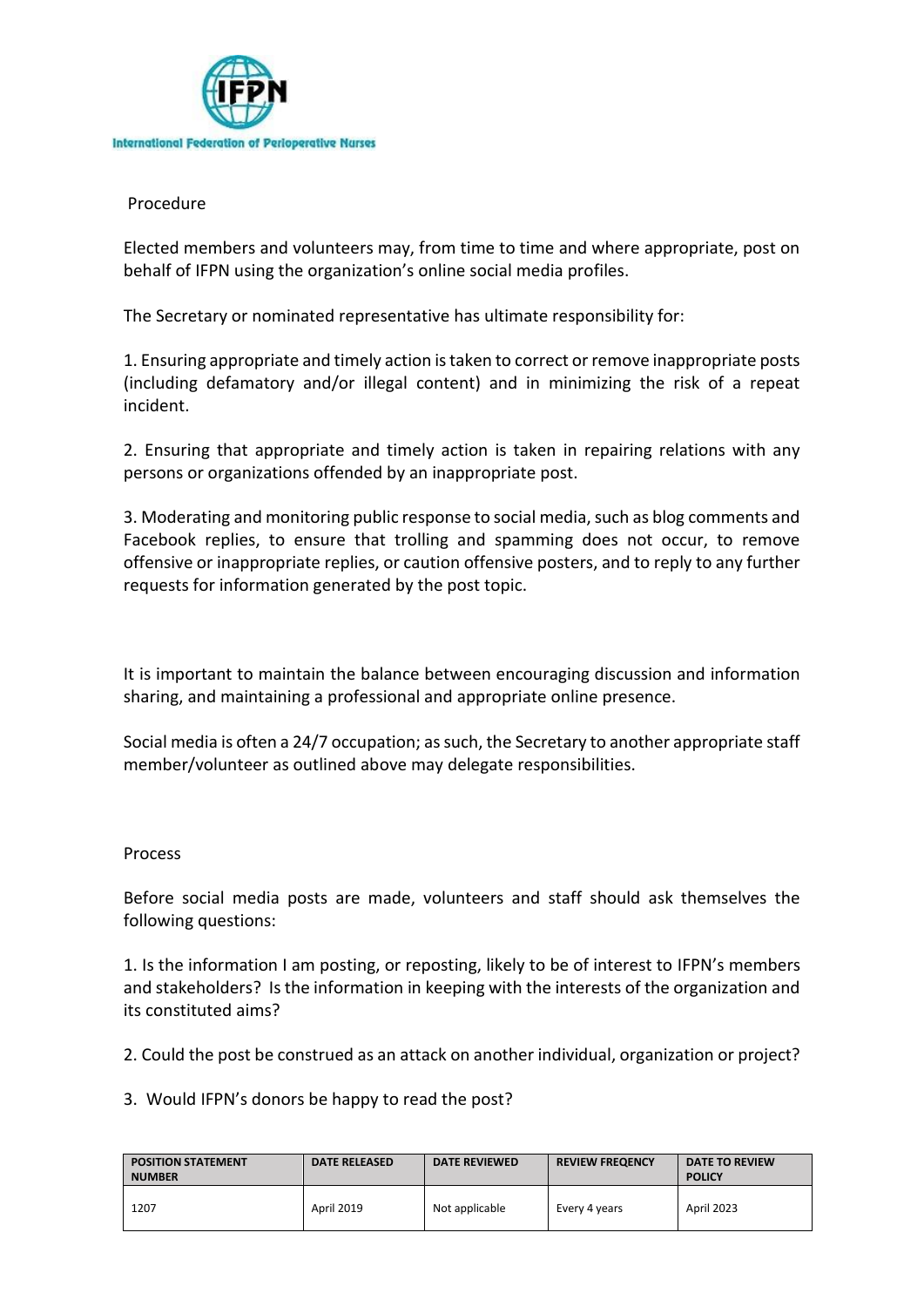

4. If there is a link attached to the post, does the link work, and have I read the information it links to and judged it to be an appropriate source?

5. If reposting information, is the original poster an individual or organization that IFPN would be happy to associate itself with?

6. Are the tone and the content of the post in keeping with other posts made by IFPN? Does it maintain the organization's overall tone?

If you are at all uncertain about whether the post is suitable, do not post it until you have discussed it with a representative of the IFPN Board. A few moments spent checking can save the organization big problems in the future.

In the event of a damaging or misleading post being made, the Secretary should be notified as soon as possible, and the following actions should occur:

1. The offending post should be removed.

2. Where necessary an apology should be issued, either publicly or to the individual or organization involved.

3. The origin of the offending post should be explored and steps taken to prevent a similar incident occurring in the future.

The reputation of IFPN is first and foremost, and this involves maintaining a safe and friendly environment for its members.

From time to time social media forums may be hijacked by trolls or spammers, or attract people who attack other posters or the organization aggressively. In order to maintain a pleasant environment for everybody, these posts need to be moderated.

Freedom of speech is to be encouraged, but if posts contain one or more of the following, it is time to act:

1. Excessive or inappropriate use of swearing.

| <b>POSITION STATEMENT</b><br><b>NUMBER</b> | <b>DATE RELEASED</b> | <b>DATE REVIEWED</b> | <b>REVIEW FREQENCY</b> | <b>DATE TO REVIEW</b><br><b>POLICY</b> |
|--------------------------------------------|----------------------|----------------------|------------------------|----------------------------------------|
| 1207                                       | April 2019           | Not applicable       | Every 4 years          | <b>April 2023</b>                      |